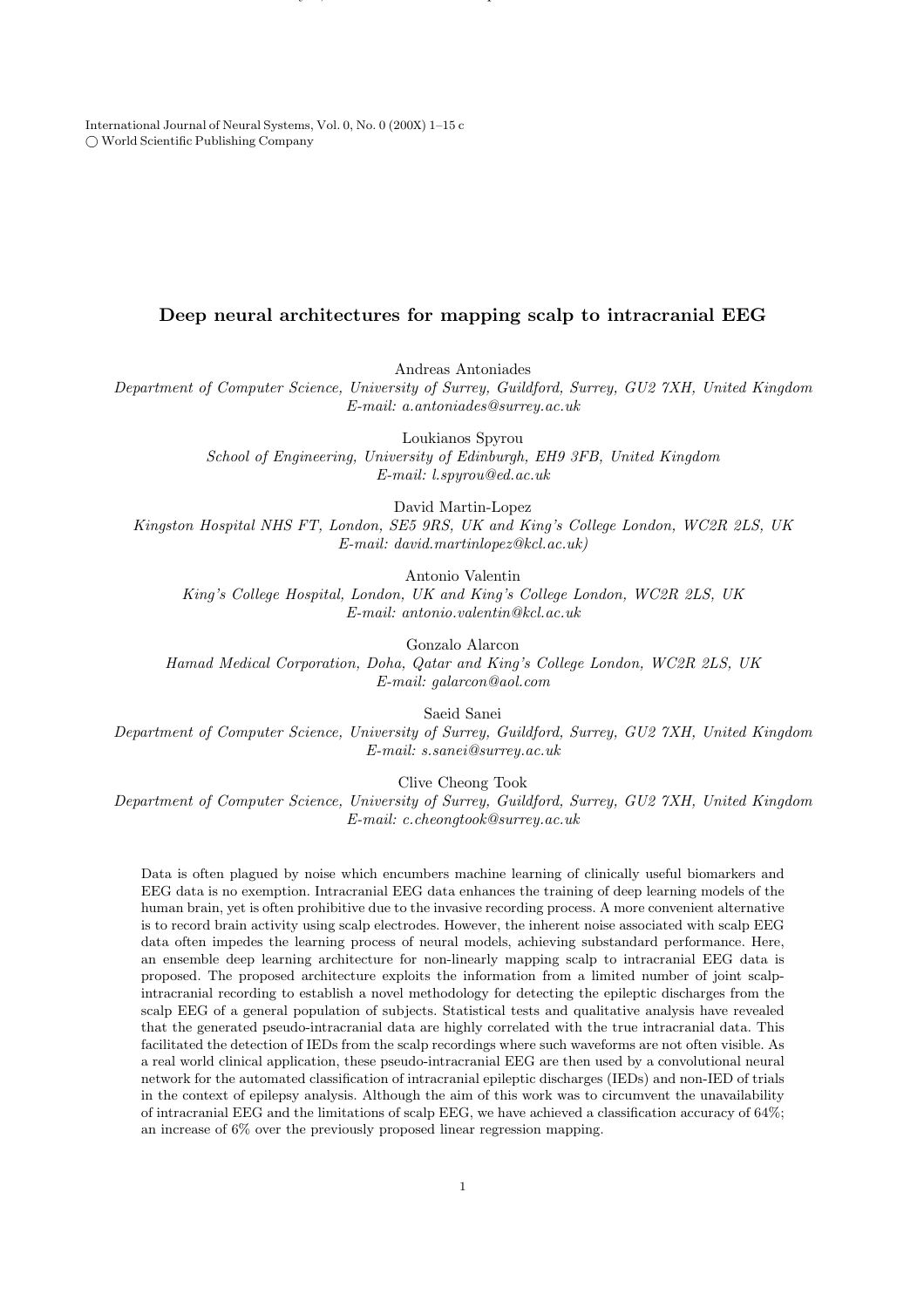January 6, 2018 18:26 manuscript

Keywords: interictal epileptic discharge; scalp to intracranial EEG mapping; asymmetric deep learning.

# 1. Introduction

EEG is a brain recording modality that captures the electric activity of the brain<sup>1</sup>. Those electric fields are traditionally measured by scalp electroencephalogram (sEEG) offering a cheap and non-invasive method at the cost of low signal to noise ratio (SNR). sEEG has found a number of applications including brain-computer interface<sup>2</sup> (BCI) and epilepsy detec- $\{\tan^{3,4}\right.$  For clinical and rehabilitation applications, intracranial EEG (iEEG) is a better alternative in many fields<sup>5,6</sup>, since the effects of background activities, attenuation, and blurring/delay are less prominent than in the  $sEEG<sup>1</sup>$ .

Data is often tainted with different kinds of noise, depending on the equipment used to capture it and other external factors. In the context of sEEG data, subjects differ in terms of noise due to variations in neural generation mechanisms originating in the brain cortex that depend on age, gender and medical condition. These factors are often referred to as background EEG and make independent subject monitoring a difficult task. In fact, it has been shown that some intracranial epileptic discharges (IEDs) generated by deep structures may not be visible on the scalp because of the relatively high attenuation of electrical fields due to distance from the source and high attenuation by the skull, essentially masking them beneath the noise floor<sup>7,8</sup>. An example of attenuation of IED, captured by Foramen Ovale (FO) electrodes, evident in the sEEG is shown in Fig. 1. Such attenuation of IED makes it hard for the clinician and the data analyst to label periods of EEG data as IED and non-IED. IED detection techniques have been developed for scalp<sup>9, 10</sup> or intracranial<sup>11, 12</sup> EEG separately, but no joint modalities have been exploited. To address this shortcoming in the literature, we aim to recover iEEG from sEEG by approximating the mapping between these two modalities. To this end, we introduce a non-linear approach to map the scalp signals to their corresponding intracranial activations. Such mapping has been considered before, however, these preliminary findings may not have captured the complexity of the EEG data. For instance, Kaur et  $al<sup>14</sup>$  investigated the *linear* mapping of non-epileptic sEEG responses to the concur-

rent iEEG via a regression model and subsequently classified through an iEEG classifier. Another work $^{15}$ explored dictionary learning that mapped scalp to intracranial EEG in a within-subject paradigm. These works provided valuable first insights into the problem of mapping scalp to intracranial EEG, yet the techniques were modeled based on a single layer of machine learning, even though the data may be too complex to be learned by such a simple model. On the other hand, deep learning of neural networks has shown that the complexity of the data can be broken down into several lower complexity data through many layers; each of those layers are trained one at a  $time^{16}$ . For instance, in image processing, the neural network learns rudimentary features such as edges in the first layers, while more complex shapes are learned in deeper layers<sup>17</sup>. Therefore, deep learning is considered for the mapping of sEEG to iEEG to introduce non-linearity and break down the learning process into multiple stages, each performed by a layer.



Figure 1. Average amplitudes for scalp and intracranial  $\text{IEDs}^{13}$  from a subject for segments indicated as visiblescalp (left) and non-visible scalp (right) IEDs. Note the scale difference of the two modalities. The labeling of the intracranial electrodes is indicated as R1 to R6 and L1 to L6 from the deepest to the most superficial right and left side FO respectively.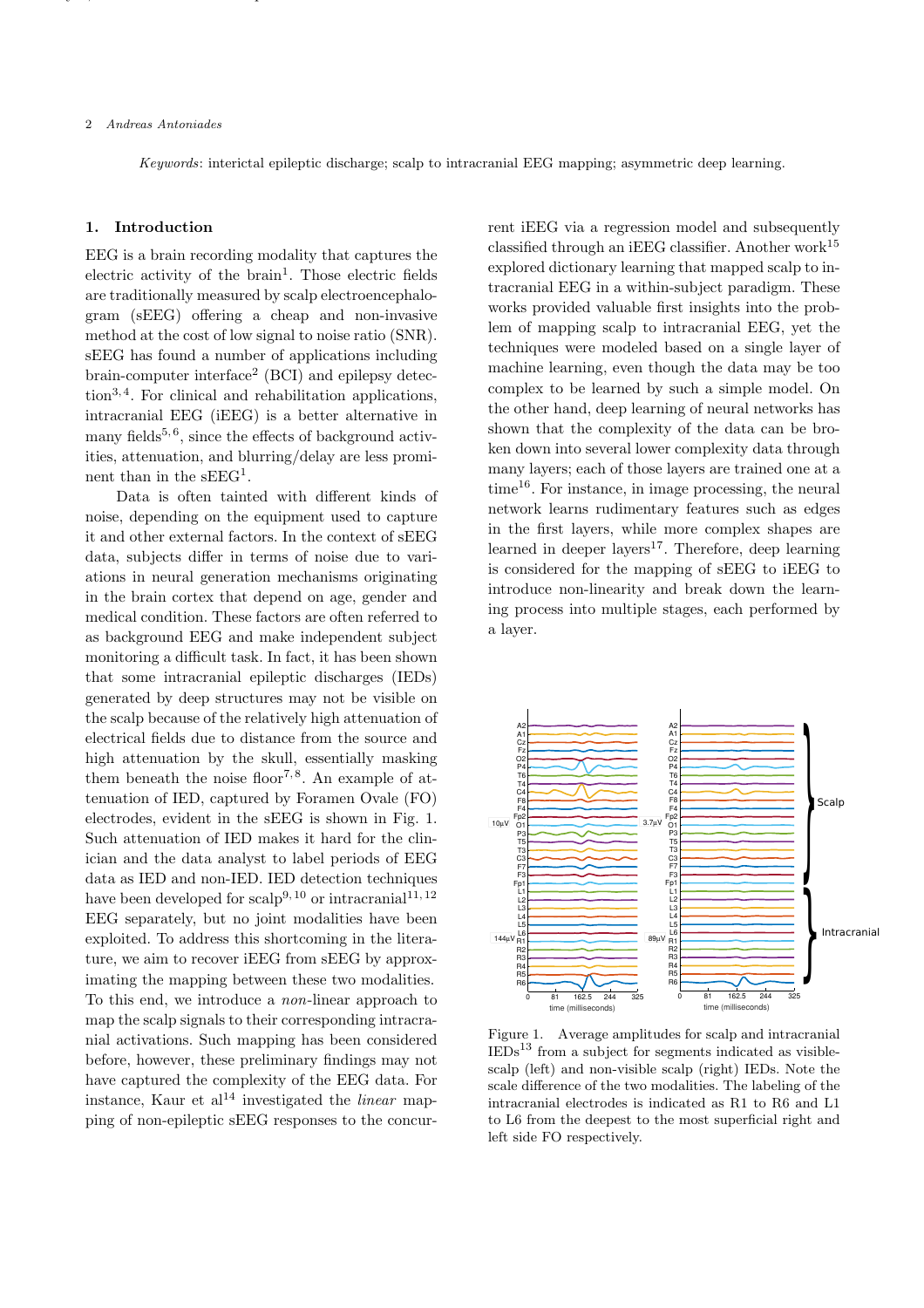Deep learning is a hot topic in image processing, yet it is only starting to emerge in EEG processing. Applications of deep learning in biomedicine include the diagnosis of Alzheimers<sup>18</sup> and Creutzfeldt-Jakob diseases19. Convolutional neural networks (CNNs) have been applied for EEG-based decoding of movement related information<sup>20</sup>, P300 detection for  $BCI<sup>21</sup>$  and seizure detection<sup>22</sup>. Another example of deep learning in EEG processing was to shed light on the black box nature of neural networks; to make sense of machine learning, it was shown that the learning coefficients of a CNN can converge to the morphology of events of interest in EEG such as the interictal epileptiform discharges<sup>23</sup>.

January 6, 2018 18:26 manuscript

Deep learning models rely heavily on large volume of data to train. However, EEG datasets rarely contain an adequate number of subjects, which makes it impossible for deep learning to generalize the models in subject independent studies. To address this common shortcoming in EEG datasets, we consider mapping several pseudo-versions of the intracranial EEG data with the aid of noise. A number of articles suggest that incorporating noise in machine learning algorithms can enhance their robustness, especially in the area of image recognition<sup>24-26</sup>. It is in this spirit that we propose a novel mapping algorithm for estimating not one but several pseudoversions of the iEEG for training purposes.

Our approach exploits the unsupervised training capability of autoencoders in a subject independent fashion. Each model learned by each autoencoder, estimates the scalp to intracranial EEG mappings of a specific subject and then creates a new version of the entire dataset based on this mapping. This enables diversity in the data which consolidates the statistical learning of neural networks. To take advantage of the temporal characteristics of the data, a CNN learner is trained to classify each trial of the newly generated datasets as IED and non-IED. After the training is complete, the model closest to that of the patient of interest (unseen test subject) is used to estimate its pseudo-intracranial EEG, which is then classified as IED or non-IED.

As a real world application, this study suggests an unsupervised mapping of sEEG to iEEG in order to improve the SNR and aid clinicians in the identification of IEDs contained in EEG trials. Such a tool has the potential of limiting the amount of raw

EEG recordings, which an expert has to examine in order to distinguish and label such waveforms. Additionally, the use of deep CNNs enables automatic generation of features that can benefit the training of classifiers.

This paper is structured as follows: the problem of mapping scalp to intracranial EEG data is formulated in Section 2, the deep learning models used are introduced in Sections 3, 4 and 5, the proposed deep architecture for mapping and classifying the scalp data is presented in Section 6, and the experiments are listed in Section 7. Section 8 concludes our work on the mapping and classification of sEEG.

# 2. Problem Formulation

The problem of mapping scalp to intracranial EEG can be posed as a source separation problem. Consider the sEEG signals  $\mathbf{x}(n)$ , where each observed signal is comprised of a number of unobservable source signals (i.e intracranial EEG)  $s(n)$ , and their relationship can be modeled as

$$
\mathbf{x}_N(n) = \mathbf{H}_N \mathbf{s}_N(n) \tag{1}
$$

where  $H$  and the subscript 'N' denote the unavailable mapping matrix model of size  $(\tau \times m)$  to be estimated and the Nth subject respectively. In the context of our problem,  $\tau > m$ , as the number of sEEG channels exceeds the number of intracranial EEG channels. The scalp data is treated as a noisy version of the intracranial data and the goal here is to "reduce" the noise by estimating the iEEG from the sEEG. Moreover, the patient of interest whose brain mapping and iEEG are unknown, is always considered to be the last subject in a population of N subjects. The problem is twofold. First, the inverse of mapping model  $\mathbf{H}_{N}$  (i.e.  $\mathbf{W}_{N}$ ) needs to be estimated to reconstruct the intracranial EEG  $s_N(n)$ . Second, the estimated intracranial EEG  $\hat{\mathbf{s}}_N(n)$  needs to be labeled as either IED or non IED, which can be expressed as

$$
P_N = g(\hat{\mathbf{s}}_N(n))\tag{2}
$$

where  $P_N$  is the classification accuracy for subject  $N, g()$  is the function implemented by a classifier and  $\hat{\mathbf{s}}_N(n)$  is the estimated pseudo-iEEG generated by the mapping model.

In contrast to blind source separation, here we do not need to make assumptions that may not be realistic in practice. For example, the statistical indepen-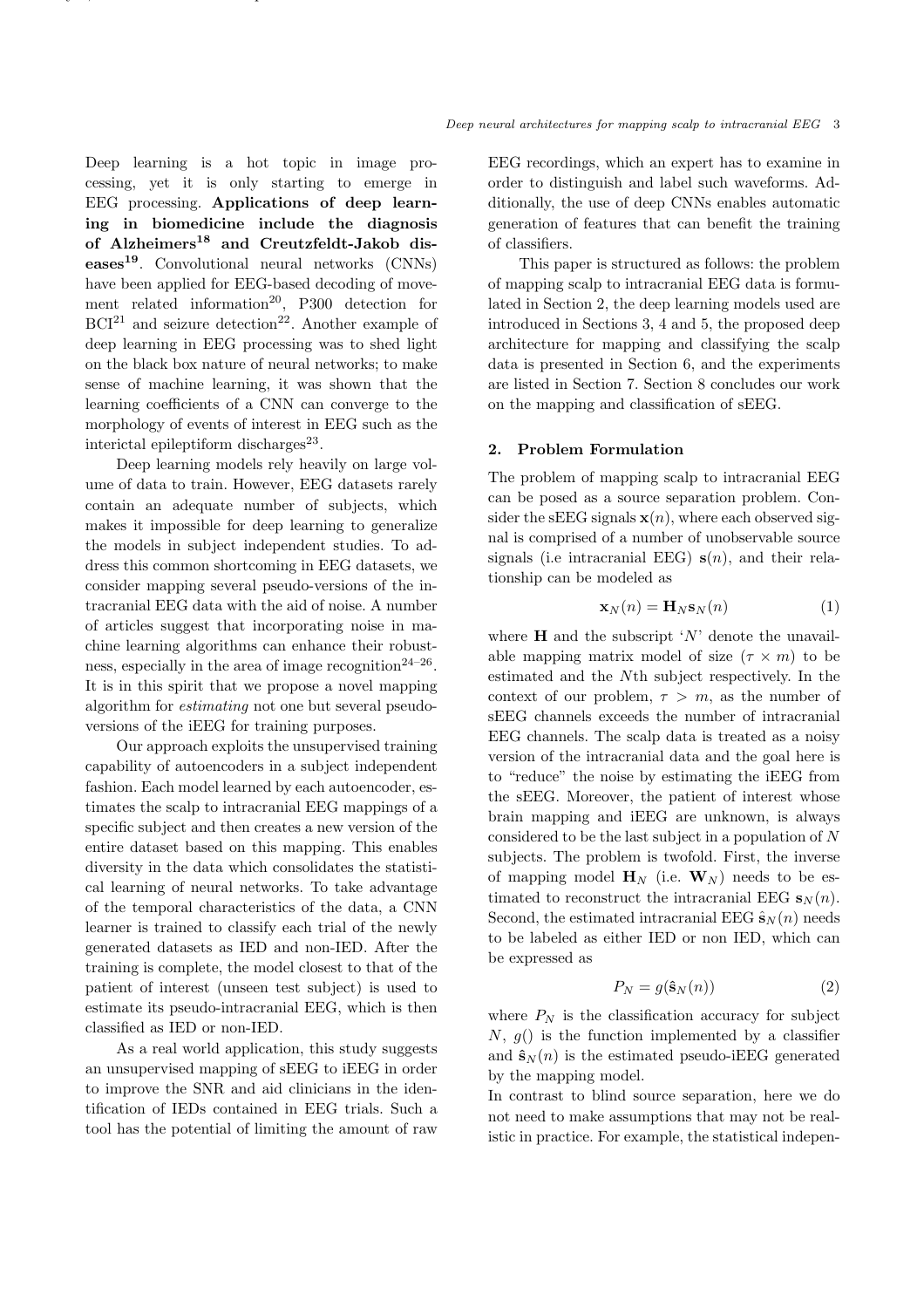January 6, 2018 18:26 manuscript



Figure 2. Topology of the Asymmetric-Symmetric Autoencoder (ASAE).  $x$  is the sEEG,  $y_1$  is the hidden layer of the Asymmetric Auto-Encoder (AAE),  $z_1, z_2$  are the estimated sources of iEEG,  $y_2$  is the hidden layer of the Autoencoder (AE),  $\mathbf{W}^e$  and  $\mathbf{W}^d$  are the weights of the AAE and  $\mathbf{W}$  are the tied weights of the AE.

dence of the sources may not be an accurate assumption, since they may be correlated due to connectivity within the brain<sup>27</sup>. Instead, we leverage the EEG datasets of the other  $N-1$  subjects to approximate the inverse human brain mapping  $W$ , where both the sEEG  $\mathbf{x}(n)$  and iEEG  $\mathbf{s}(n)$  are available. Thus, the inverse mapping  $W$  is more straightforward for each of these  $N-1$  subjects than that of the Nth patient. Deep learning of neural networks is exploited in two ways. First, autoencoders are modeled to address the estimation problem in Eq. (1), which was not previously considered in our works $^{13, 23, 34}$ . Second, the classification problem Eq. (2) of intracranial EEG is solved by CNNs, whose filters have been designed and optimized for characterizing intracranial epileptic discharges.

# 3. Autoencoders

Autoencoders (AEs), shown in Fig. 2, enable neural networks to train layer by layer in an unsupervised manner. This layer by layer training allows the neural network to break down virtually the complex learning process into simpler and more efficient learning processes across different layers. In other words, the training process in AEs is achieved by greedy layerwise training of multiple layer learning processes, rather than learning from traditional backpropagation in neural networks. As a result, the layers are trained one by one using stochastic gradient descent to minimize the error between the input and the output. When the layers are trained, they are combined as shown in Fig. 2. The unsupervised learning of autoencoders is next explained in the context of IEDs. As illustrated in the right hand side of Fig. 2, the number of (green) input neurons matches the number of (green) output neurons in AEs.

For compact representation of the data, an AE "encodes" an input  $\mathbf{x}(n)$  by mapping into a smaller number of neurons  $\mathbf{v}(n)$  in the hidden layer of the neural network, such that:

$$
\mathbf{y}(n) = \phi(\mathbf{W}^T \mathbf{x}(n) + \mathbf{b}) \tag{3}
$$

where  $\phi(\cdot)$  is the so-called activation function which models the *nonlinear* mapping,  $W$  is the weight matrix, **b** denotes the activation bias, and  $(.)^T$  is the transpose operator. To verify that the encoded compact representation  $y(n)$  is optimal,  $y(n)$  is decoded (estimated) into the input  $\mathbf{x}(n)$  in the form of  $\mathbf{z}(n)$ :

$$
\mathbf{z}(n) = \phi(\mathbf{W}\mathbf{y}(n) + \mathbf{b})\tag{4}
$$

Observe that the training does not require any output target; instead, the output  $y(n)$  is mapped back into the input  $\mathbf{x}(n)$ . This is why it is common to consider the learning process of AEs as unsupervised. To reduce the number of free parameters, the weight matrix  $\bf{W}$  used in the encoding, see Eq. (3), is reused in the decoding Eq. (4); this process is often referred to as tied weights and has the effect of reducing the number of parameters during training.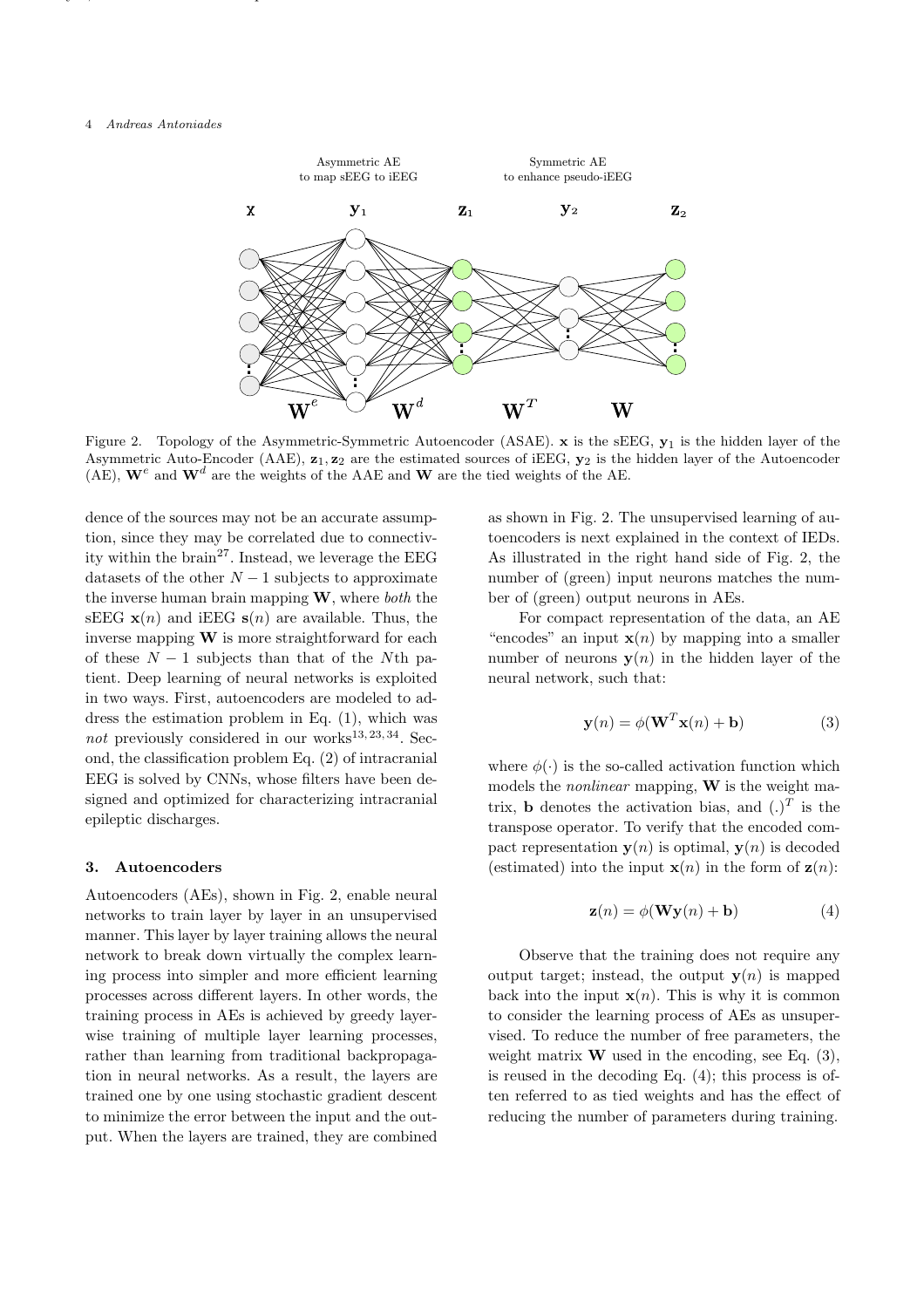## 4. Asymmetric Autoencoders

January 6, 2018 18:26 manuscript

As the dimensionalities of iEEG  $s_i(n)$  and sEEG  $\mathbf{x}_i(n)$  are likely to differ, we consider the asymmetric autoencoder (AAE) to determine the mapping from  $\mathbf{x}_i(n)$  to  $\mathbf{s}_i(n)$ . Unlike AEs, which are symmetric, asymmetric structures require two weight matrices of different dimensions  $\mathbf{W}^e$  and  $\mathbf{W}^d$  for the encoding and decoding operations respectively, which can be expressed as:

$$
\mathbf{y}(n) = \phi(\mathbf{W}^e \mathbf{x}(n) + \mathbf{b}) \tag{5}
$$

$$
\mathbf{z}(n) = \phi(\mathbf{W}^d \mathbf{y}(n) + \mathbf{b})\tag{6}
$$

where  $x$  is the observed signal (sEEG) and  $z$  is the estimated source (iEEG) signal. Compared to AEs, the optimization for asymmetric AEs is more challenging, as it requires two sets of weights  $\{ \mathbf{W}^e, \mathbf{W}^d \}$ to be optimized at each layer instead of one. For such optimization, we have considered the cross-entropy of the reconstruction as the error function.

$$
L(\mathbf{s}(n), \mathbf{z}(n)) =
$$
  
 
$$
-\sum_{k=1}^{d} [s_k(n) \log z_k(n) + (1 - s_k(n)) \log(1 - z_k(n))]
$$
  
(7)

where d is the dimensionality of  $z(n)$  and  $s(n)$ , and log(.) is the logarithm function.

Fig. 2 shows the proposed topology of AEs to map the sEEG onto iEEG. The first stage (left-hand side) is comprised of the asymmetric AE which maps the dimensionality of the sEEG to that of the iEEG. It takes the sEEG, x, as the input and produces the iEEG estimate of a trial in its output. In the second stage (right-hand side), an AE enhances the estimated pseudo-iEEG. This is performed using the pseudo-iEEG estimated by the asymmetric AE, and mapping it to the true iEEG to increase the quality of the estimation. In short, the ASAE architecture takes as input the sEEG, x, of a subject and outputs the estimated iEEG,  $z_2$ , for each trial. To address the estimation problem in Eq. (1), the topology of the neural network considered in Fig. 2 is adequate, however AEs only exploit cross-channel information and cannot capture 'local' temporal information within each channel. This property is crucial in the classification of EEG data, since the detection of temporal and morphological bio-markers such as IEDs can assist in the classification process. To this end, CNNs

are considered for the classification of the pseudointracranial EEG described in Eq. (2), as explained in the next section.

### 5. Convolutional Neural Networks

Based on the human visual cortex, a CNN has enhanced modeling capability over a traditional neural network, since it can exploit filters that can learn hierarchical representations of the data. To achieve this, the input space is first convolved by each of those filters, then passed through a non-linear function to create a feature map. This feature map represents the useful information in the data. In terms of operation, the  $o^{th}$  filtering and nonlinear process at layer l can be expressed as:

$$
\mathbf{Z}_{i,j,o}^{l} = \phi \left( \sum_{c=1}^{C} \sum_{k=1}^{L} (\mathbf{F}_{[i,j,o]}^{l} \mathbf{Z}_{[i+c-1,j+k-1]}^{l-1}) + b^{l} \right) \tag{8}
$$

where  $L$  is the filter length,  $C$  is the number of channels,  $\mathbf{F}_o^l$  is the  $o^{th}$  filter at layer l,  $\mathbf{Z}^{l-1}$  is a feature map at layer  $l - 1$  after applying the hyperbolic tangent non-linear function, j represents the  $j<sup>th</sup>$  channel and  $b^l$  is the activation bias for layer l.

CNNs have been used traditionally in image processing, which required the filters to be two dimensional. In our work, however, we are interested only in channel-wide information. As such, one dimensional filters are more appropriate to capture only the temporal features. This circumvents the issue of channel mixing. The one dimensional filter convolution has been designed to process a multi-channel signal as:

$$
\mathbf{Z}_{i,j,o}^{l} = \phi \left( \sum_{g=1}^{\Phi^{l-1}} \sum_{k=1}^{L} \mathbf{F}_{j,o}^{l} \mathbf{Z}_{[i,j+k,g]}^{l-1} + \mathbf{b}^{l} \right)
$$
(9)

where  $j = \{1, ..., C\}$ ,  $o = \{1, ..., \Phi^l\}$  and  $\Phi^l$  is the number of filters in the  $l<sup>th</sup>$  layer.

Following each convolutional layer, a pooling layer is generally utilized to map a window of the generated feature map to a scalar value. Pooling has been proven to achieve invariance to transformation and a more compact representation of images. Although pooling has been proved to be beneficial to deep learning for image processing, it has been found to impede the training of CNNs with epileptic EEG data<sup>34</sup>. This is due to loss of information regarding IED morphology and as a result, pooling has been omitted in this work.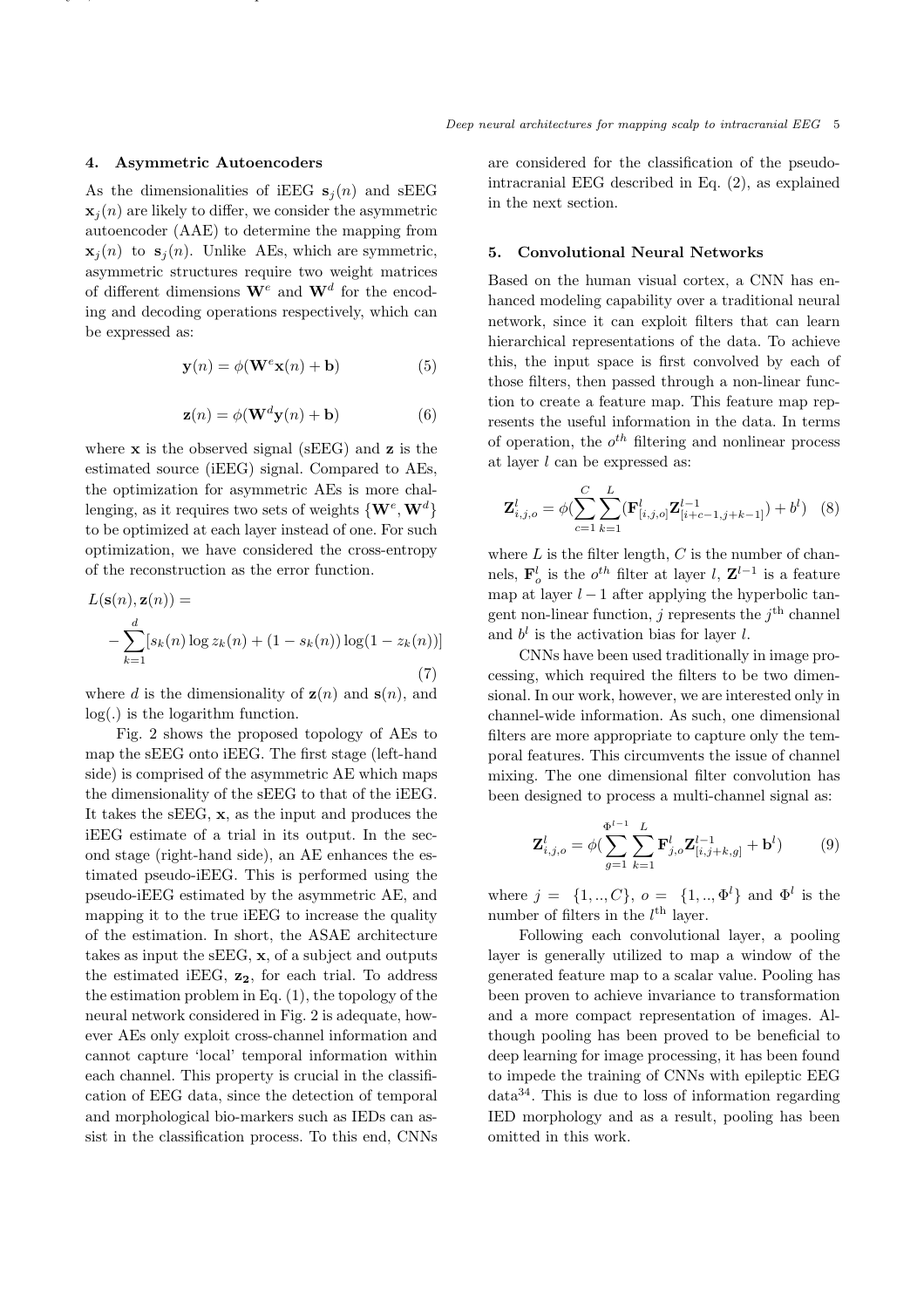January 6, 2018 18:26 manuscript



Figure 3. Visual comparison between our proposed method (left) and an ensemble model (right). In this scenario, consider  $X_2$  to be more similar to  $X_3$  than  $X_1$ . On the right side, both  $X_1$  and  $X_2$  are used to train the classifiers in order to predict  $X_3$ . Whereas, the left model only uses the estimator trained with  $X_2$  to generate the unknown signal  $S_3$ . This estimation  $(S_{23})$  is used to predict the classes of  $Y_3$ .

# 6. The proposed deep neural network for the classification of scalp EEG

For clarity, it is instructive to present our overall proposed method over a numerical example shown in Fig. 3. On its left hand side lies our proposed deep neural architecture to classify sEEG, whereas the right-hand side figure shows the state-of-the-art ensemble<sup>29</sup> model traditionally used for classification tasks.

Ensemble learning relies upon several models such as neural networks, support vector machines and Bayesian techniques, which train independently or collaboratively on the training data. In our example, the models train on  $\{x_1, x_2\}$ . To predict the label for  $x_3$ , the ensemble either aggregates the results of each model  ${y_{13}, y_{23}, y_{33}}$  or selects the best model during training to undertake the classification. This results in the predicted labels  $y_3$ . To our best knowledge, ensemble learning is the closest methodology to our proposed approach.

In contrast to ensemble learning models, our approach first estimates hidden states  ${s<sub>11</sub>, s<sub>12</sub>, s<sub>21</sub>, s<sub>22</sub>}$  which exhibit additional features; these features may not always manifest in the data  ${x_1, x_2}$ , yet provide further insights into the data such as IED. The hidden states which are estimated from autoencoders, are then used to train the CNN.

In the context of our work,  $s_{ij} = W_i x_j$  denotes the estimated intracranial EEG of the  $j$ th subject based on the model derived from the ith subject. To classify the unlabeled test sEEG data of subject 3 (i.e.  $\mathbf{x}_3$ ), only the model (from  $\mathbf{x}_2$ ) closest to test scalp data  $x_3$  is considered to estimate the corresponding intracranial EEG data of the latter (i.e.  $s_{23}$ ).

## Algorithm 1 for EEG mapping and classification

 $trainSet = []$  $t e s t S e t = []$ maxCorr=−1 Initialize AEs for  $i = 1 : N - 1$ { Train  $AE_i$  with  $x_i$ for  $j = 1 : N - 1$ { Generate  $\mathbf{s}_{ij} = \mathbf{W}_i \mathbf{x}_j$ Add  $s_{ij}$  to train Set } Generate  $\mathbf{s}_{iN} = \mathbf{W}_i \mathbf{x}_N$ Add  $s_{iN}$  to testSet } Train CNN with trainSet for  $i = 1 : N - 1$ { Compute  $\rho = \text{corr}(\mathbf{x}_N, \mathbf{x}_i)$ i f  $(\rho > \text{maxCorr})$  { maxCorr=ρ  $t$  e s t S e  $t=s_{iN}$ }

Classify using CNN with testSet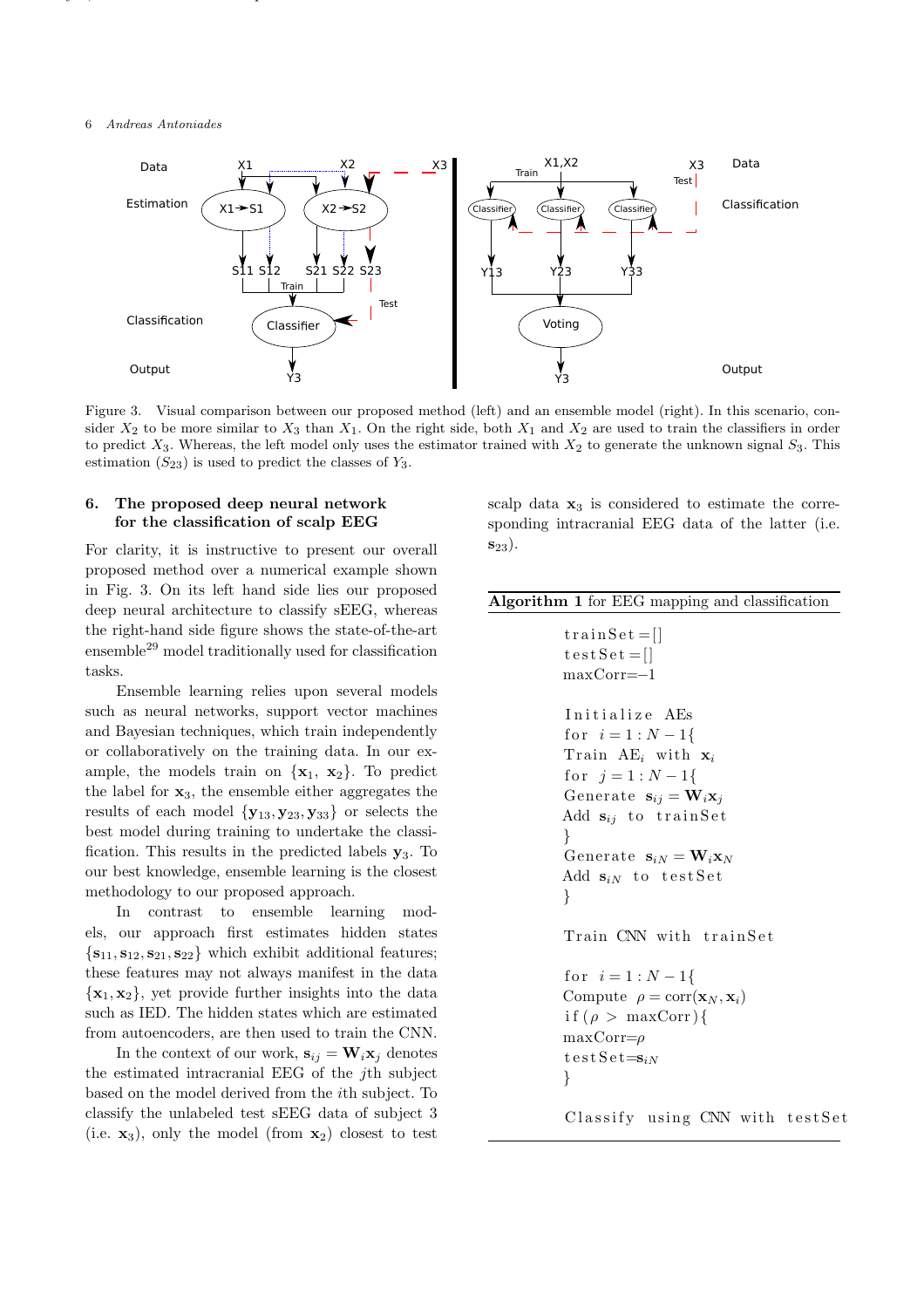To determine the autoencoder model closest to the test scalp data (such as  $\mathbf{x}_3$ ), a simple correlation analysis between the test scalp data and the training scalp data is carried out, since both datasets are available. This simple yet crucial step leads to enhanced estimation of the intracranial EEG of the test data, as demonstrated experimentally in Section 7.1 and analytically in Appendix 1. Our proposed methodology for the mapping and classification of sEEG is summarized in Algorithm 1, where  $corr(\mathbf{x}_N, \mathbf{x}_i)$  denotes the Pearson correlation coefficient function between  $\mathbf{x}_N$  and  $\mathbf{x}_i$ .

## 7. Experiments

January 6, 2018 18:26 manuscript

The proposed and competing models were built using the python open-source framework Theano<sup>30</sup> and run on a GTX 980ti.

# 7.1. Simulations using synthetic signals

The objective of this experiment is to demonstrate that the model trained with the signal closest to the signal of interest (test signal) achieves the highest accuracy. To this end, we consider a classification problem of synthetic signals, which are defined as follows:

$$
x_1(n) = \sin(n - \frac{\pi}{4}) + \varepsilon(n)
$$
  
\n
$$
x_2(n) = \sin(n) + \varepsilon(n)
$$
  
\n
$$
x_3(n) = \frac{1}{2} - \tan^{-1}[\cot(\frac{n}{2\pi})] + \varepsilon(n)
$$
  
\n
$$
x_4(n) = \sin[\phi_0 + 2\pi(f_0 n + \frac{k}{2}n^2)] + \varepsilon(n)
$$
  
\n
$$
x_5(n) = \sin[\phi_0 + 2\pi(f_0 (n - \frac{\pi}{4}) + \frac{k}{2}(n - \frac{\pi}{4})^2)] + \varepsilon(n)
$$

where  $\varepsilon$  is some random white Gaussian noise with zero mean and standard deviation=1,  $\mathbf{x}_1(n)$  and  $\mathbf{x}_2(n)$  are sinusoidal functions,  $\mathbf{x}_3(n)$  is a sawtooth function, and  $\mathbf{x}_4(n)$  and  $\mathbf{x}_5(n)$  are chirp signals. For  $\mathbf{x}_4(n)$  and  $\mathbf{x}_5(n)$  the instantaneous frequency  $f_0$  is 0.1 and the initial phase  $\phi_0$  is 0.

Recall that the aim of this experiment is to show that the model trained with the signal closest to the (test) signal of interest attains the highest accuracy. To this end, consider  $x_5(n)$  as the training data, and the problem is to classify the remaining signals  $\{x_1(n), x_2(n), x_3(n), x_4(n)\}.$ 

A comprehensive set of simulations were carried out over a range of SNR and the results are summarized in Fig. 4. It is clear from Eq. (10) that  $x_5(n)$  is most similar to  $x_4(n)$ , and most dissimilar to  $x_3(n)$ . This is why the model provided the highest classification accuracy for  $x_4(n)$  whereas the lowest accuracy was obtained for the classification of  $x_3(n)$ . For rigor, we also show analytically in Appendix 1 why a model trained with data closest to the data of interest provides superior performance. Now that the rationale underlying Algorithm 1 for mapping and classification of sEEG has been established, we proceed with assessing the efficacy of our proposed method (shown in Fig. 3) in a real-world application: detection of intracranial epileptic discharges from sEEG.

# 7.2. Detection of IEDs from scalp EEG

# 7.2.1. Dataset

The datasets of the epileptic subjects<sup>13</sup> are summarized in Table 1, which includes a total of 18 subjects; 11 males and 7 females. A number of trials were examined for each subject to allow for a dataset large enough to have statistical significance. Each subject was assessed for temporal lobe epilepsy using 12 FO and 20 scalp electrodes at King's College Hospital London. Each trial lasted 325ms and was digitized at 200Hz. As the number of electrodes and therefore the channels, differed between scalp and intracranial recordings, each trial resulted in a dataframe of size  $[\text{time}(325) \times \text{frequency} (0.2) \times \text{No. of channels}].$ In essence, the data for each subject had a size of  $[1300 \times$  No. of trials] for the sEEG and  $[780 \times$  No. of trials] for the iEEG.

Table 1. Summary of scored data.

| Subject        | No. of trials | Subject         | No. of trials |
|----------------|---------------|-----------------|---------------|
| S1             | 684           | S <sub>10</sub> | 448           |
| S <sub>2</sub> | 100           | S11             | 1696          |
| S <sub>3</sub> | 144           | S <sub>12</sub> | 1906          |
| S4             | 330           | S <sub>13</sub> | 1658          |
| S <sub>5</sub> | 316           | S14             | 1082          |
| S6             | 944           | S <sub>15</sub> | 520           |
| S7             | 398           | S <sub>16</sub> | 1212          |
| S8             | 634           | S <sub>17</sub> | 228           |
| S9             | 682           | S <sub>18</sub> | 236           |

The data was scored by an expert epileptologist into the IED positive and non-IED classes. Examining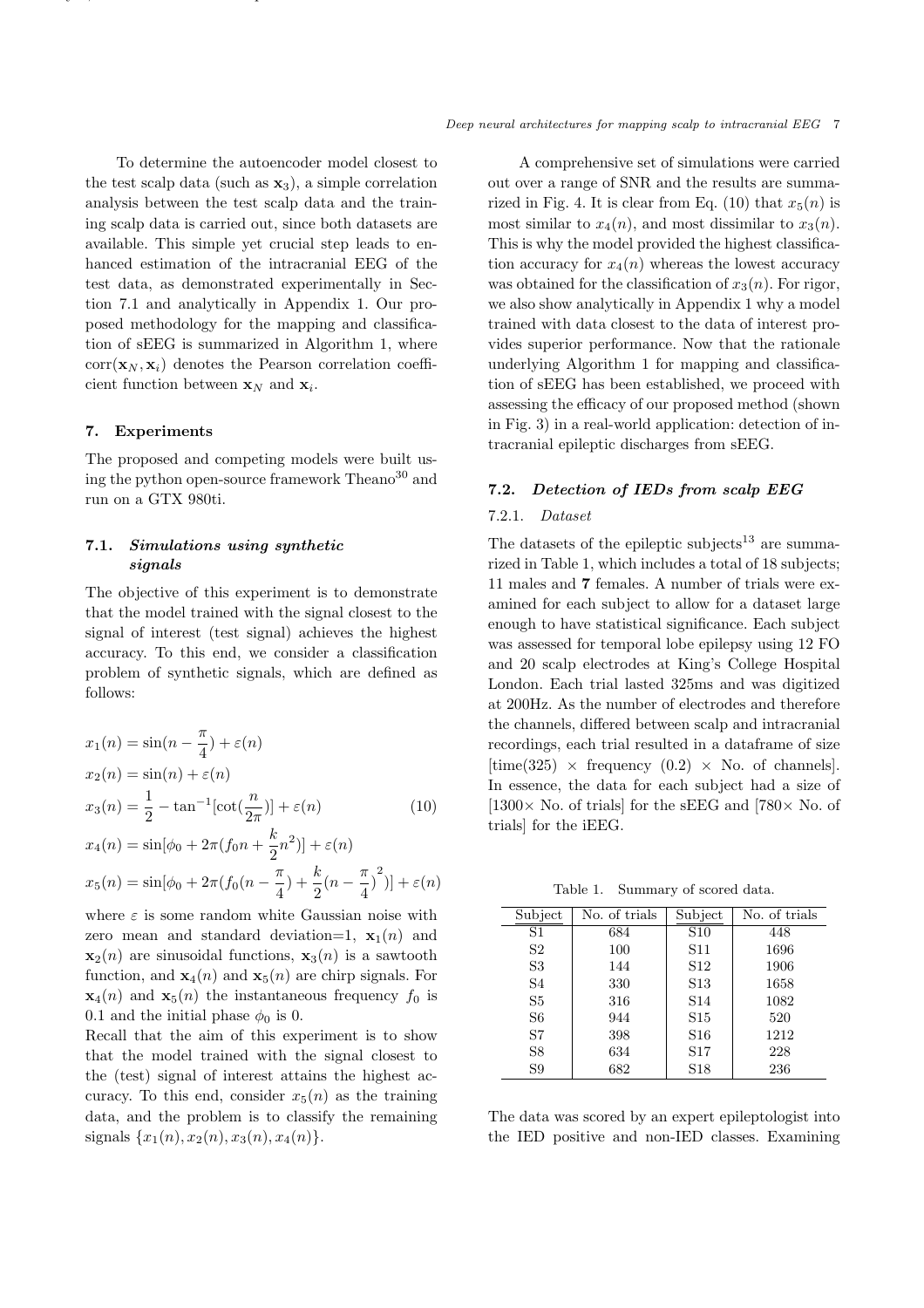January 6, 2018 18:26 manuscript



Figure 4. Classification of  $x_1(n),..., x_4(n)$  defined in Eq. (10) based on a model trained on  $x_5(n)$  at different noise levels.



Figure 5. Waveform difference in IED segments for two subjects.

Fig. 5 and Fig. 6, observe the variability between subjects in terms of the IED and non-IED trials respectively. The vast variations in the waveforms make the accurate detection of IEDs from EEG data a challenging machine learning problem.

### 7.2.2. Experimental Setup

To address this high degree of variability, we adopted the leave-subject-out method; our proposed deep AEs were trained using the data from 17 subjects to map the sEEG to iEEG for each, using the sEEG as the input and the iEEG as the target. Each of the 17 autoencoders (AAE and ASAE) was used to create an estimation of each of the other subjects' intracranial data. To enable this, the autoencoders were trained using the sEEG and iEEG of the 17 subjects, one subject per AE. The estimated pseudo-iEEG were used as input to the CNN and were divided into two proportional sets, validation and training. To generate the test data the sEEG of the 18th subject (test subject) was used. The cross correlations between the test subject's sEEG and the other 17 subjects were computed. The AE trained with the subject that had the highest correlation to the test subject was used to estimate the test pseudo-iEEG. Finally, the pseudo-iEEG of the test subject was passed as input to the CNN for feature extraction and classification. For completeness, we have also performed within-subject experiments where only half the data of a subject was used as the training set and the remaining half was used as the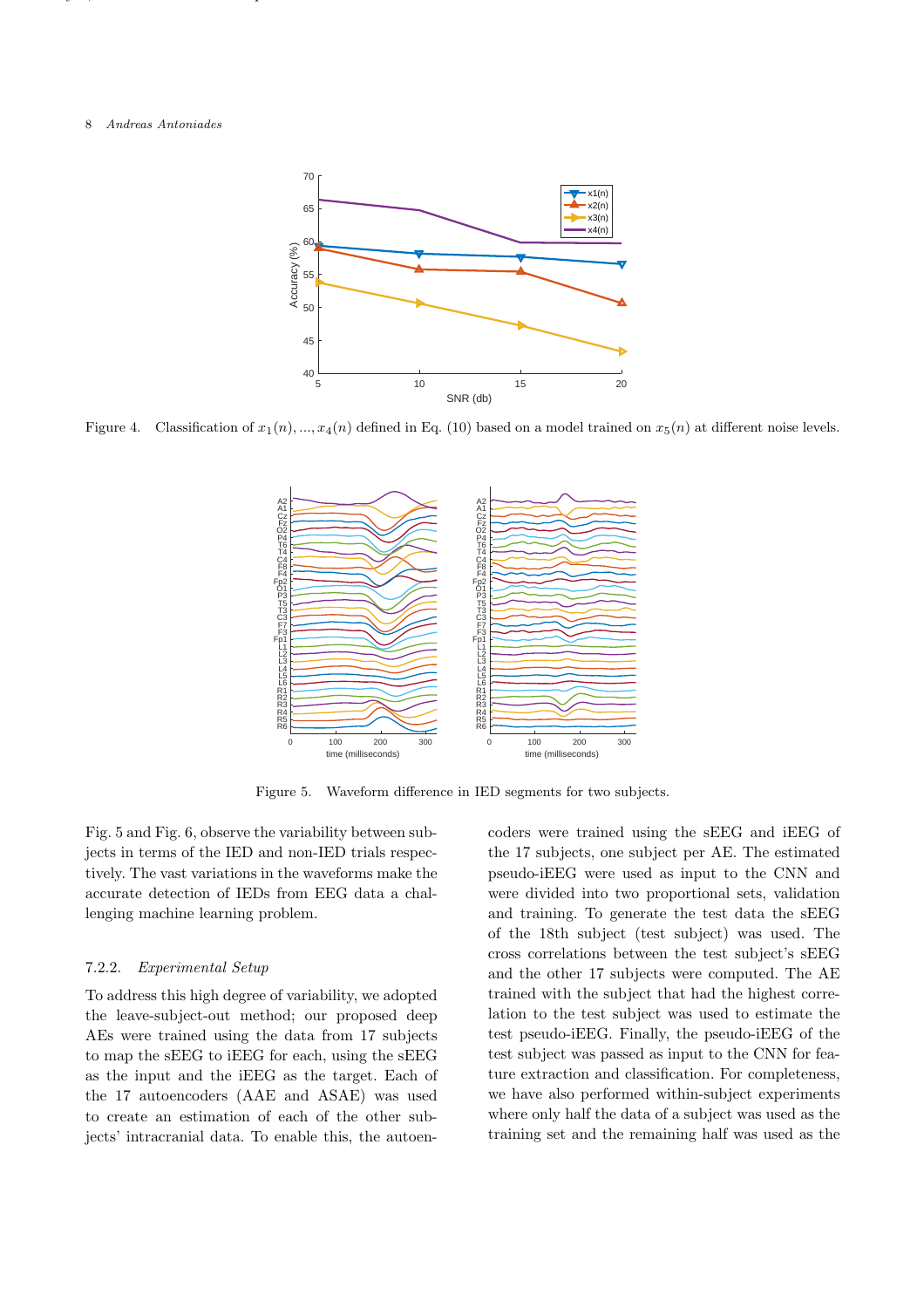

Figure 6. Waveform difference in normal brain activity (non-IED) segments for two subjects.

testing set.

January 6, 2018 18:26 manuscript

# 7.2.3. Competing models

A number of models have been proposed for the analysis of EEG data for epilepsy. These include continuous wavelet transform<sup>31</sup>, chirplet transform<sup>32</sup> and time domain data. In a recent work by Spyrou et al.<sup>13</sup>, it was discovered that time-frequency  $(TF)$ features were superior to the above methods in this dataset. As a result, the TF features<sup>13</sup> were considered as the state-of-the-art. Additionally, the linear mapping proposed by Kaur et.  $al^{14}$  is used as it considered a similar mapping to the proposed methodology. Finally, a benchmark AE model was considered as a third comparison to the proposed models. The three competing methodologies compared against the proposed asymmetric autoencoder (AAE) and asymmetric symmetric autoencoder (ASAE) are as follows:

•  $TF: A$  recent TF approach<sup>13</sup> for feature extraction from the sEEG data and a logistic regression classifier.

• Linear Regression: A linear regression model for mapping sEEG to iEEG and a classifier trained with stepwise discriminant analysis $^{14}$ .

• AE: A benchmark deep learning  $AE^{28}$  for feature extraction from the sEEG data and a logistic regression classifier.

For fair comparisons, the AE models were set approximately to the same number of parameters shown in Table 2. All models trained on the same dataset. The input neurons of the AEs reflect the dimensionality of the sEEG data, which were recorded with 20 electrodes, as described in Section 7.2.1. The activations of the AAE and ASAE were passed to a CNN for feature extraction. All 5 models were followed by a logistic regressor with the cross-entropy loss function in Eq. (7) and trained with stochastic gradient descent. For the CNN model, the same architecture and training procedure were used as in our previous work<sup>34</sup>. The input layer of the CNN consisted of 780 neurons, as this reflected the dimensionality of the iEEG and pseudo-iEEG data as discussed in Section 7.2.1. After initial experimentation and finetuning of parameters, the optimal CNN had 4 convolutional layers, a fully connected hidden layer, and a softmax layer for the classification. For the convolutional layers, the first filter size was set to 32 (160ms) since this duration was adequate to capture the main part of IED waveforms. The filters for the following convolutional layer were gradually reduced to capture finer details of the IEDs<sup>33</sup>.

### 7.2.4. Results and Discussions

Fig. 7 shows the estimated iEEG (second and third row) mapped from sEEG (first row). It is clear that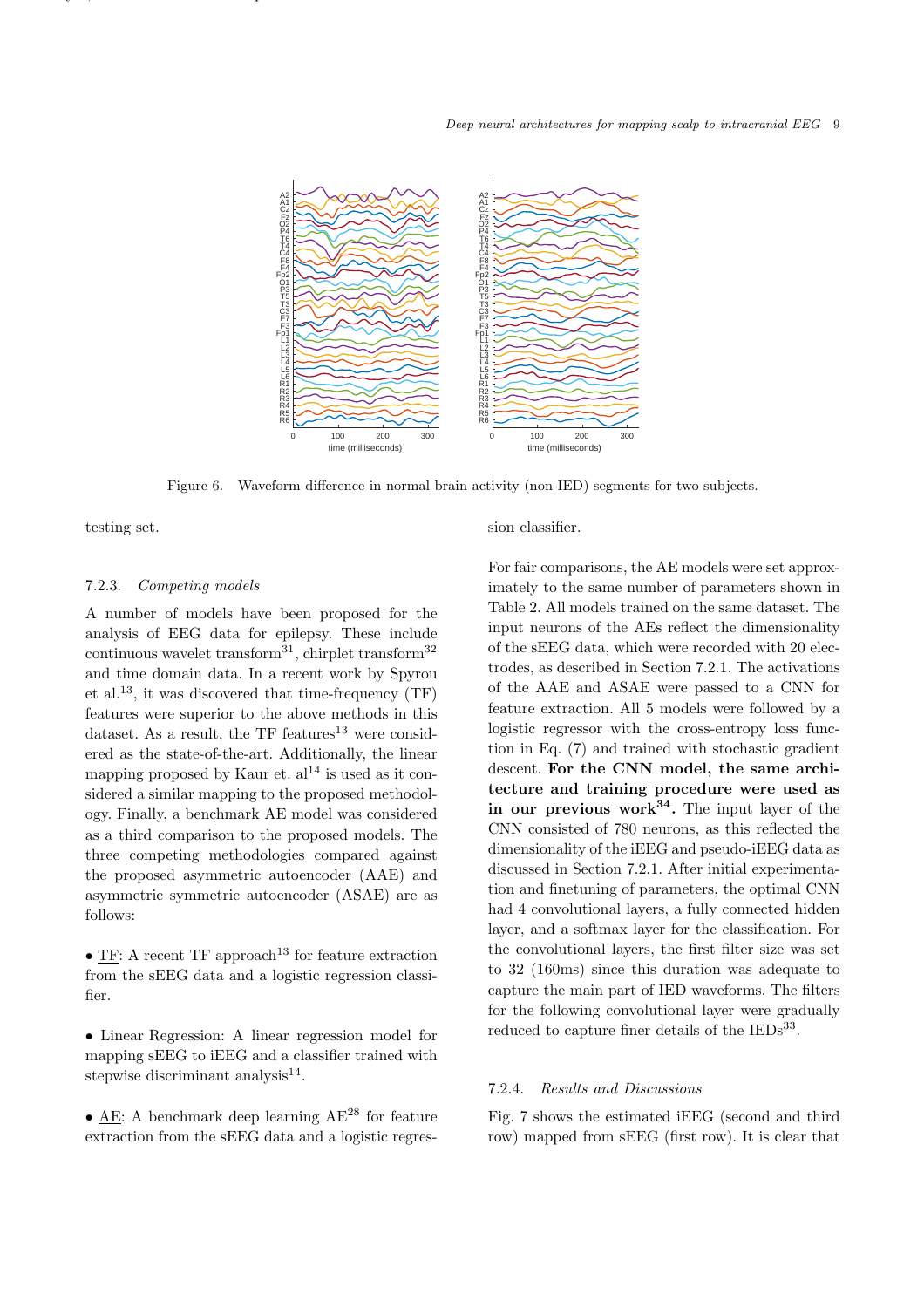January 6, 2018 18:26 manuscript

| Parameter           | ΑE                      | AAE                  | ASAE                 |
|---------------------|-------------------------|----------------------|----------------------|
| Input neurons       | 1300                    | 1300                 | 1300                 |
| Hidden layers       |                         |                      | റ                    |
| Hidden neurons      | 1500, 780, 500, 100, 50 | 1500                 | 1500, 500            |
| Activation function | Hyberbolic tangent      | Hyberbolic tangent   | Hyberbolic tangent   |
| Network parameters  | $4.06 \times 10^{6}$    | $3.12 \times 10^{6}$ | $3.90 \times 10^{6}$ |
| Output features     | 50                      | 780                  | 780                  |

Table 2. Training parameters for Autoencoders



Figure 7. Estimation of iEEG for two IED segments and a non-IED segment (averaged over all channels) using AAE and ASAE. In the case of ASAE, the additional symmetric layer led to a smoother estimation of the intracranial data.



Figure 8. Estimation of iEEG for two IED segments and a non-IED segment (averaged over all channels) using AAE and ASAE. In the case of ASAE, the additional symmetric layer led to a smoother estimation of the intracranial data.

the proposed ASAE provided better estimates than those by the proposed AAE. The deeper learning architecture of ASAE led to this superior mapping performance, indicating that ASAE is likely to have better classification accuracy than AAE. Table 3 confirms that it is indeed the case, and also compares against recent competing techniques<sup>13, 28</sup>. As Fig. 7 offers a qualitative assessment of the mapping, we

have provided a more quantitative measure of success through testing the no correlation hypothesis for all the subjects, see Table 5. For testing the statistical significance between the different methods, we used the binomial confidence interval. In order to assess for significant differences between the two methods, we calculated the confidence interval for one and checked whether the accuracy of the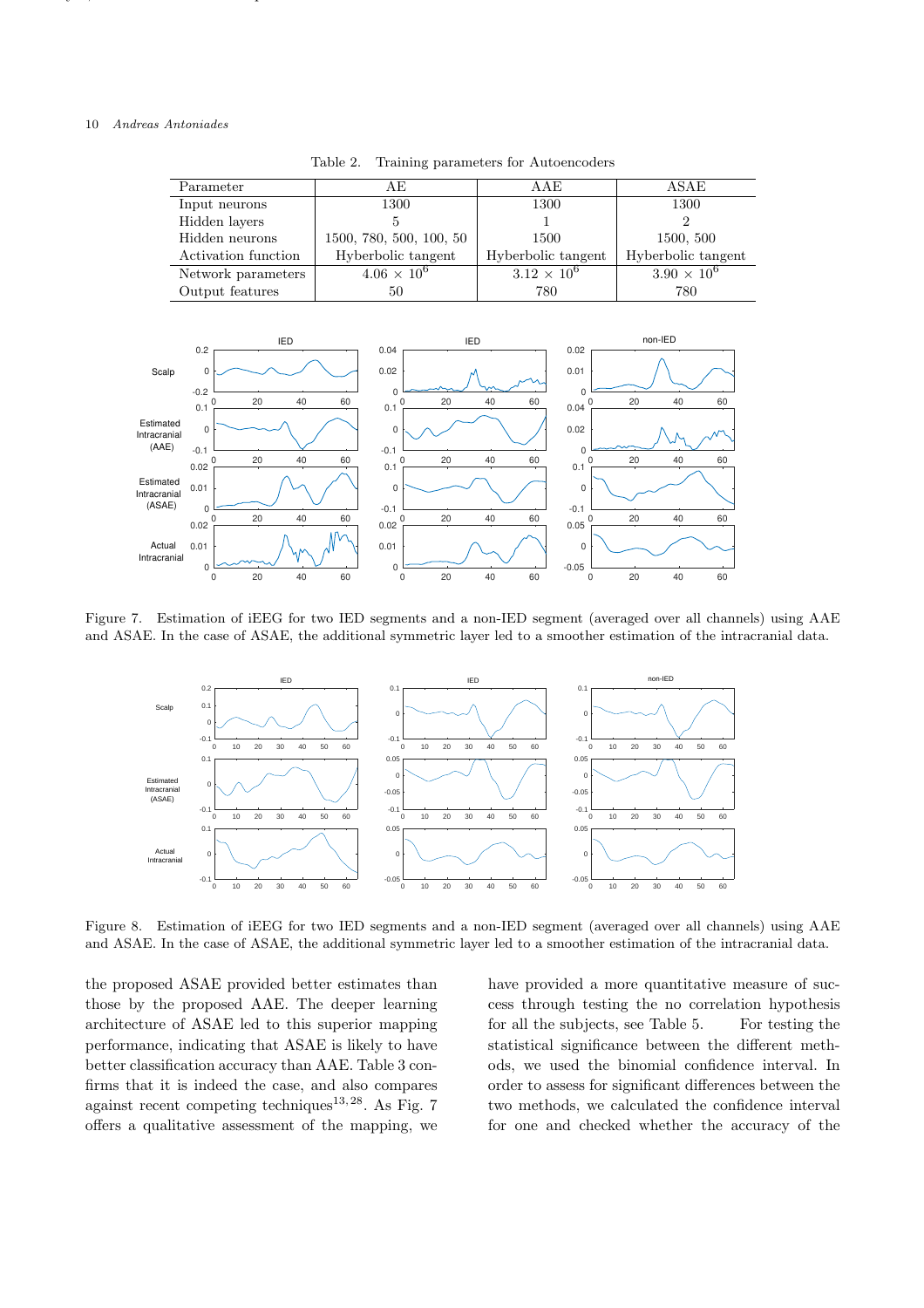| Subject        | $AE^{28}$ | Linear Regression <sup>14</sup> | $TF^{13}$ | AAE-CNN | ASAE-CNN   |
|----------------|-----------|---------------------------------|-----------|---------|------------|
| 1              | 56(60)    | 65 (72)                         | 71 (78)   | 85 (80) | 87 (78)    |
| $\overline{2}$ | 67 (70)   | 86 (81)                         | 81 (75)   | 92(82)  | 94 (88)    |
| 3              | 58 (67)   | 65 (69)                         | 68 (75)   | 72 (72) | 69 (82)    |
| 4              | 55 (58)   | 58 (62)                         | 58 (65)   | 58 (71) | 59 (77)    |
| 5              | 56 (56)   | 55 (55)                         | 57 (57)   | 64 (64) | 65 (75)    |
| 6              | 57 (57)   | 61(59)                          | 73 (75)   | 71(60)  | 71(63)     |
| 7              | 54 (56)   | 59 (64)                         | 60(64)    | 54 (62) | 67 (72)    |
| 8              | 57 (57)   | 55 (66)                         | 58 (64)   | 55 (62) | 57 (68)    |
| 9              | 54 (63)   | 63 (65)                         | 70 (72)   | 61(74)  | 62(68)     |
| 10             | 52(63)    | 66 (70)                         | 75 (78)   | 71 (65) | 74 (77)    |
| 11             | 55(54)    | 63 (64)                         | 61(63)    | 65 (67) | 65 (68)    |
| 12             | 69 (77)   | 73 (79)                         | 67(71)    | 75 (84) | 77 (84)    |
| 13             | 55 (58)   | 62 (71)                         | 66 (72)   | 62(72)  | 64 (71)    |
| 14             | 55(55)    | 59 (62)                         | 62(65)    | 66 (71) | 67 (65)    |
| 15             | 52 (50)   | 50 (46)                         | 44 (54)   | 50(53)  | 50(52)     |
| 16             | 66 (64)   | 51 (55)                         | 61(62)    | 67 (77) | 68 (72)    |
| 17             | 56 (67)   | 54 (62)                         | 66 (74)   | 59 (54) | 62(71)     |
| 18             | 66 (64)   | 66 (64)                         | 57(50)    | 61(53)  | (75)<br>67 |
| Mean           | 58 (61)   | 62(65)                          | 65 (67)   | 66 (68) | 68 (73)    |

Table 3. Classification accuracy per subject for different approaches.

The accuracy of the leave-subject-out method in terms of classifying the IED and non-IED segments. The numbers in brackets denote the within-subject accuracy.

second method exceeds that interval. These confidence intervals indicate the range of classification accuracies that can arise by chance (within a 95% condifence level). In the case of Linear Regression and ASAE-CNN, the subject independent performance exceeded the confidence interval for all the subjects except S8, S15 and S18. For the comparison between TF and ASAE-CNN, the subjects whose performances did not exceed the confidence interval were S3, S4, S9, S11 and S17. The following remarks can be made with respect to the results.

January 6, 2018 18:26 manuscript

 $\#\mathbf{Remark}$  1: The deep learning AE performed the worst out of all competing models. This can be attributed to the fact that unlike the other competing models, the AE was used for feature extraction from sEEG. Deep learning techniques can be used in many areas and have exceeded the state-of-the-art in many applications. To this end, the particularities of the data need to be taken into account. In this work, the consideration of asymmetric AEs and 1-d CNNs for feature extraction was a crucial factor for the improved performance.

 $\#\text{Remark}$  2: The highest accuracy increase was observed in within-subject experiments as expected,

where the proposed ASAE method outperformed those trained with TF and AAE features by 6% and 5% respectively.

 $\#\text{Remark}$  3: For subjects 1 and 2, the withinsubject accuracy is worse than the subject independent accuracy. This means that training on data from other subjects has benefited our proposed models more than training on their own data.

#Remark 4: The ROC curves in Fig. 9 re-affirms the improved accuracy of our proposed ASAE. Table 3 indicated that TF and the proposed AAE had almost identical performances, yet Fig. 9 demonstrates the superior performance of the proposed AAE method due to the more in depth analysis entailed by the ROC.

#Remark 5: For rigor, a statistical analysis for the performance of each method is also provided in Table 4. Observe that the ASAE-CNN approach has superior performance in terms of True Positives, confirming that the additional non-linear layer is beneficial to detecting IEDs, as suggested by Fig. 7.

#Remark 6: The hypothesis of no correlation was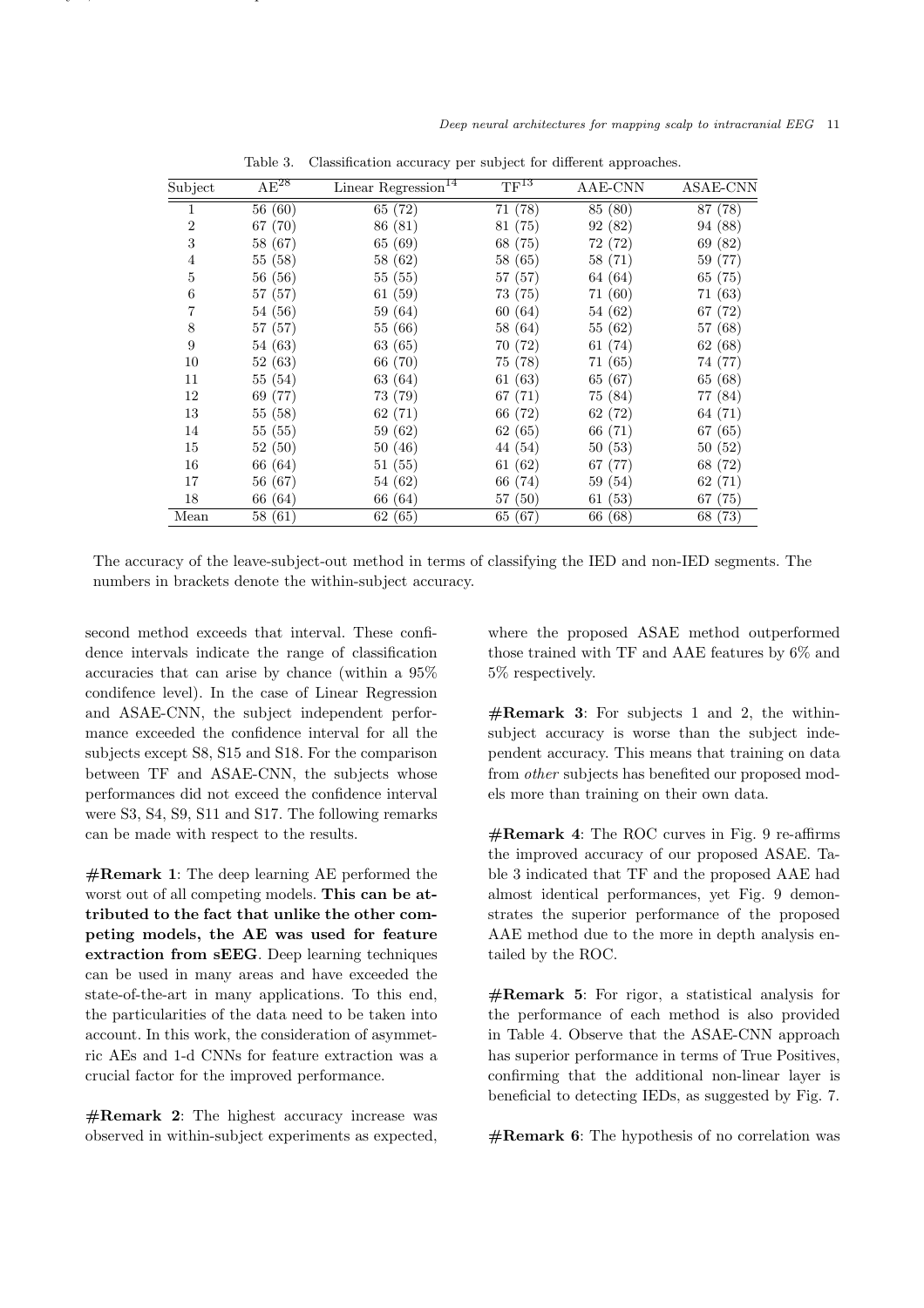January 6, 2018 18:26  $\pm$  2018 18:26  $\pm$ 

tested between the estimated pseudo-iEEG and the true iEEG as a statistical verification. The results showed that the no correlation hypothesis was rejected for all the subjects as shown in Table 5. This further confirms that the estimated pseudointracranial had high fidelity with the true iEEG data.

#Remark 7: Although both AAE-CNN and ASAE-CNN architectures have outperformed the competing models, the computational complexity involved in training such deep networks must be considered. As opposed to the TF features and linear regression, deep learning models are time-consuming to train. Even with the use of high end graphics cards, the time required to train such models cannot be emphasized enough. Even so, after a deep model is trained, predictions on unseen data can be done approximately in real-time.



Figure 9. ROC curves for the competing methods: Areas under the curves are 0.63(AE), 0.64(Linear Regression), 0.67(TF), 0.72(AAE), and 0.74(ASAE).

# 8. Conclusion

Deep learning can benefit clinical neuroscience through automatic feature generation and improved classification accuracy, given enough computational processing power. In this work, we have proposed an ensemble deep learning architecture for non-linearly mapping scalp to iEEG. In order to accurately detect epileptic discharges from sEEG of a subject, we have leveraged the iEEG information of other subjects. To this end, asymmetric autoencoders have been introduced and used to map the sEEG to the iEEG and circumvent the issue of dimensionality difference.

The proposed methodology offers a novel way to estimate iEEG, taking a step towards circumventing the need to undertake invasive surgical intervention. To enable the deep architecture to better estimate the iEEG of an unseen subject, we have used the mapping model trained on the subject with the highest correlated sEEG data to the test subject. Using the estimated iEEG data from this model, our classifiers were able to outperform the state-of-the-art in classification accuracy. For statistical rigor, the estimated pseudo-intracranial EEG were compared with the true iEEG and were found comparable as the 'no correlation' hypothesis was rejected.

Future work includes the use of deep subdural electrodes as an alternative source of iEEG data as well as deeper computational models to enhance the mapping performance of the proposed architecture. Additionally, extending the study group to subjects with epileptic focus on extratemporal locations could help generalize the proposed approach.

# Appendix A

The aim is to provide a sketch demonstration that the estimate of source  $s_N(n)$  based on a model trained on data  $\mathbf{x}_i(n)$  is the best estimate, given that the expectation  $E{\bf s}_N(n)s_i(n) > E{\bf s}_N(n)s_i(n)$ , where  $i \neq j \neq N$ .

Consider two uncorrelated variables  $s_1(n)$ ,  $s_2(n)$ such that  $E{\bf s}_1(n){\bf s}_2(n)$  = 0. These can be used to generate a generic  $s_k(n)$  signal such that:

$$
\mathbf{s}_{k}(n) = \rho \mathbf{s}_{1}(n) + \mathbf{s}_{2}(n)\sqrt{1 - \rho^{2}}
$$
 (A.1)

for  $0 \leq \rho \leq 1$ . Consider  $\mathbf{s}_N(n) = \mathbf{s}_1(n)$ , which is the unknown source of its noisy version  $\mathbf{x}_N(n)$  and substitute Eq. (A.1) to derive the correlation between  $\mathbf{s}_N(n)$  and an arbitrary  $\mathbf{s}_k(n)$  as:

$$
E{\mathbf{s}_N(n)\mathbf{s}_k(n)} = E{\mathbf{s}_1(n)[\rho\mathbf{s}_1 + \mathbf{s}_2(n)\sqrt{1-\rho^2}]}= E{\mathbf{s}_N(n)[\rho\mathbf{s}_N(n) + \mathbf{s}_2(n)\sqrt{1-\rho^2}]}(A.2)
$$

To model a non-correlated and a correlated signal to  $\mathbf{s}_{N}(n)$  we can adapt  $\rho$  in Eq. (A.2) to have:

$$
\rho = 0 \implies \mathbf{s}_i(n) = \mathbf{s}_k(n) = \mathbf{s}_2(n)
$$
  
\n
$$
\implies \mathbf{E}\{\mathbf{s}_N(n)\mathbf{s}_i(n)\} = 0
$$
  
\n
$$
\rho = 1 \implies \mathbf{s}_j(n) = \mathbf{s}_k(n) = \mathbf{s}_N(n)
$$
  
\n
$$
\implies \mathbf{E}\{\mathbf{s}_N(n)\mathbf{s}_j(n)\} = \mathbf{E}\{\mathbf{s}_N^2(n)\}
$$
\n(A.3)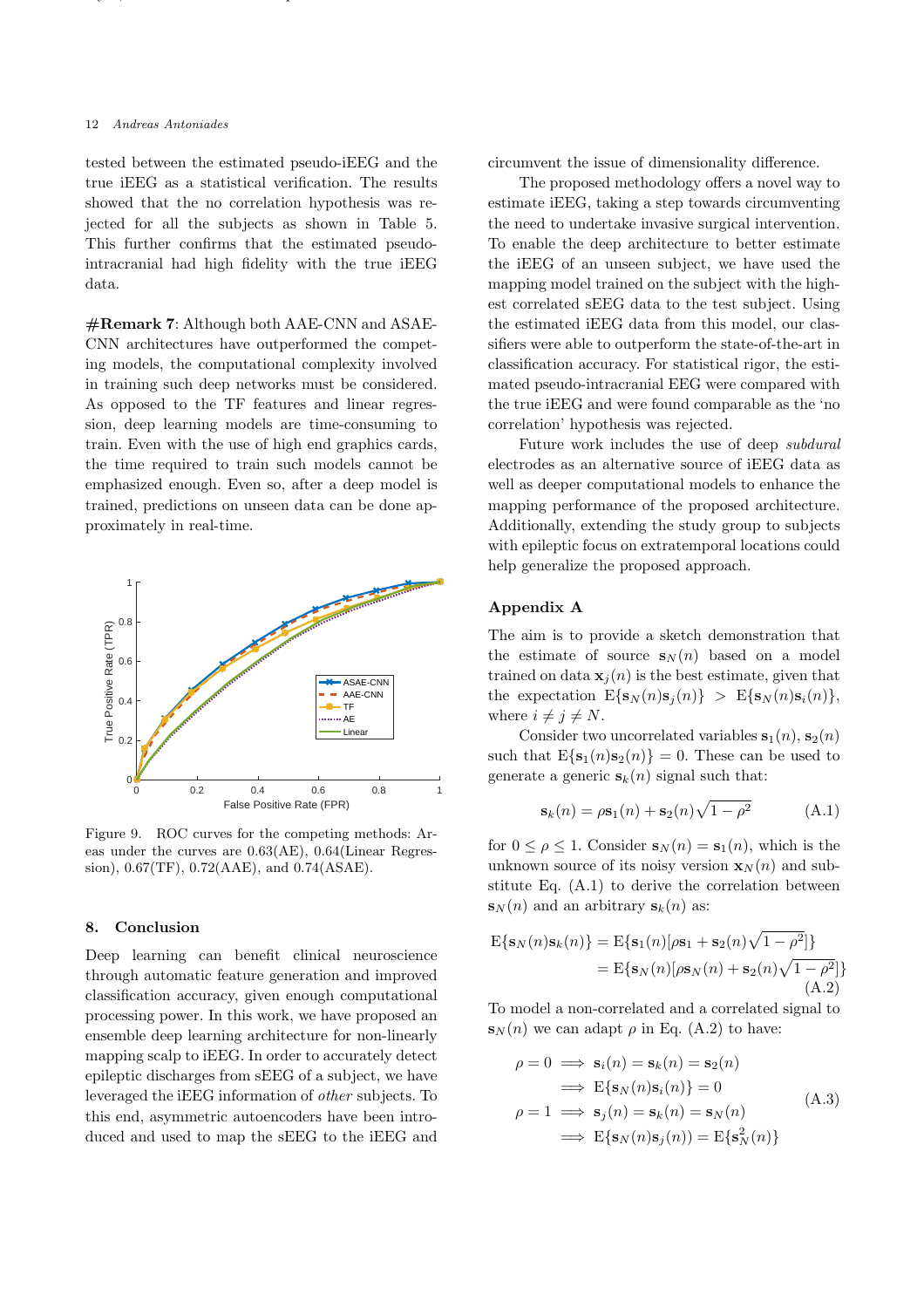| Method            | TP.  | FP   | FN   | TN   | Precision | Sensitivity | t-measure | Specificity |
|-------------------|------|------|------|------|-----------|-------------|-----------|-------------|
| AЕ                | 7745 | 5473 | 6123 | 7095 | 0.59      | 0.56        | 0.57      | 0.56        |
| Linear Regression | 7553 | 5665 | 4897 | 8321 | 0.57      | 0.61        | 0.59      | 0.59        |
| TF                | 8214 | 5004 | 4456 | 8762 | 0.62      | 0.65        | 0.63      | 0.64        |
| AAE-CNN           | 8369 | 4849 | 4273 | 8945 | 0.63      | 0.66        | 0.65      | 0.65        |
| <b>ASAE-CNN</b>   | 9246 | 3972 | 4591 | 8627 | 0.70      | 0.67        | 0.68      | 0.68        |

Table 4. Statistical results for different approaches.

Table 5. Statistical test of no correlation between estimated pseudo-intracranial EEG and true iEEG for subjects.

| Subject        | p-value                        | No Correlation Hypothesis |
|----------------|--------------------------------|---------------------------|
|                | (confidence threshold $95\%$ ) |                           |
| 1              | 0.0216                         | Rejected                  |
| $\overline{2}$ | 0.0297                         | Rejected                  |
| 3              | 0.0491                         | Rejected                  |
| $\overline{4}$ | 0.0472                         | Rejected                  |
| 5              | 0.0383                         | Rejected                  |
| 6              | 0.0175                         | Rejected                  |
| 7              | 0.0283                         | Rejected                  |
| 8              | 0.0190                         | Rejected                  |
| 9              | 0.0241                         | Rejected                  |
| 10             | 0.0308                         | Rejected                  |
| 11             | 0.0107                         | Rejected                  |
| 12             | 0.0198                         | Rejected                  |
| 13             | 0.0102                         | Rejected                  |
| 14             | 0.0104                         | Rejected                  |
| 15             | 0.0183                         | Rejected                  |
| 16             | 0.0178                         | Rejected                  |
| 17             | 0.0447                         | Rejected                  |
| 18             | 0.0256                         | Rejected                  |

Clearly, when  $\rho = 1$  the expectation is maximized. Additionally, when  $\rho = 1$  we have:

January 6, 2018 18:26  $\pm$  2018 18:26  $\pm$ 

$$
\mathbf{s}_N(n) = \mathbf{s}_j(n) = \mathbf{W}_j \mathbf{x}_j(n) = \mathbf{W}_N \mathbf{x}_N(n) \quad \text{(A.4)}
$$

$$
E\{s_N(n)\} = W_N E\{\mathbf{x}_N(n)\}
$$
 (A.5)

$$
E\{\mathbf{s}_{N}(n)\mathbf{s}_{j}(n)\} = \mathbf{W}_{N}E\{\mathbf{x}_{N}(n)\mathbf{x}_{j}(n)\}\mathbf{W}_{j}
$$
  
=  $\mathbf{W}_{N}E\{\mathbf{x}_{N}(n)\mathbf{x}_{N}(n)\}\mathbf{W}_{N}$  (A.6)

Therefore we have:

$$
\rho \to 0 \implies \mathbf{s}_i(n) \to \mathbf{s}_2(n)
$$
  
\n
$$
\implies \mathbf{x}_N(n) \to \mathbf{x}_i(n), \mathbf{W}_N \to \mathbf{W}_i
$$
  
\n
$$
\rho \to 1 \implies \mathbf{s}_j(n) \to \mathbf{s}_N(n)
$$
  
\n
$$
\implies \mathbf{x}_N(n) \to \mathbf{x}_j(n), W_N \to W_j
$$
\n(A.7)

Based on Eq. (2), we assume that the highest achievable accuracy is  $P_N$ . We need to show that:

$$
|P_N - P_j| < |P_N - P_i| \tag{A.8}
$$

First, we expand  $P_N, P_j$  and  $P_i$  using Eq. (2):

$$
P_N = g(\mathbf{W}_N \mathbf{x}_N(n))
$$
  
\n
$$
P_j = g(\mathbf{W}_j \mathbf{x}_j(n))
$$
  
\n
$$
P_i = g(\mathbf{W}_i \mathbf{x}_i(n))
$$
\n(A.9)

Second, we substitute Eq. (A.9) in Eq. (A.8) to obtain:

$$
|g([\mathbf{W}_N - \mathbf{W}_j] \mathbf{x}_N(n))| < |g([\mathbf{W}_N \mathbf{x}_N(n) - \mathbf{W}_i \mathbf{x}_i(n)])|
$$
\n(A.10)

Therefore, as  $\rho \to 1$ ,  $\mathbf{x}_N - \mathbf{x}_j \to 0$ ,  $\mathbf{W}_N - \mathbf{W}_j \to 0$ . As a result, the absolute difference in performance between the optimal  $P_N$  and  $P_j$  is smaller than any other  $P_i$ .

If the expectation of  $\mathbf{x}_N(n)$  and  $\mathbf{x}_j(n)$  is higher than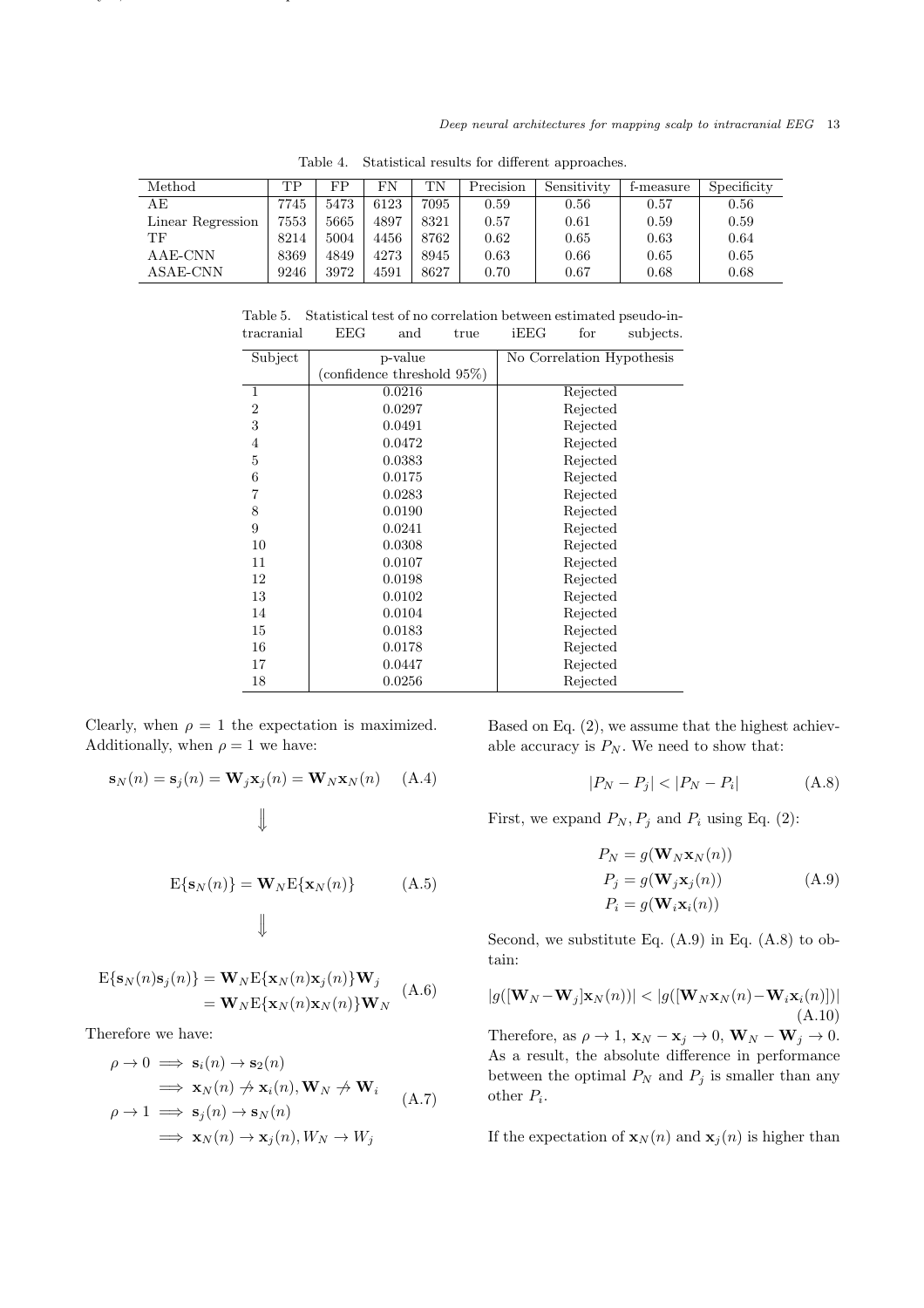January 6, 2018 18:26 manuscript

the expectation of  $\mathbf{x}_N(n)$  and any other  $\mathbf{x}_i(n)$ :

$$
E\{\mathbf{x}_N(n)\mathbf{x}_j(n)\} > E\{\mathbf{x}_N(n)\mathbf{x}_i(n)\}
$$
 (A.11)

then as  $\rho \to 1$  and  $P_j \to P_N$  we have:

$$
\begin{aligned} \mathbf{x}_{j}(n) &\rightarrow \mathbf{x}_{N}(n) \\ \mathbf{W}_{j} &\rightarrow \mathbf{W}_{N} \end{aligned} \bigg\} \implies |P_{j} - P_{N}| < |P_{i} - P_{N}| \tag{A.12}
$$

This shows that if the two signals  $\mathbf{x}_N(n)$  and  $\mathbf{x}_i(n)$ are more correlated than  $\mathbf{x}_N(n)$  and  $\mathbf{x}_i(n)$ , then the estimated unknown source  $\hat{\mathbf{s}}_{Nj}(n)$  is closer to  $\mathbf{s}_{N}(n)$ than  $s_{Ni}(n)$ . As a result, the classification accuracy  $P_j$  is higher than  $P_i$ .

## Bibliography

- 1. S. Sanei, 2013, "Adaptive Processing of Brain Signals", 1st ed. John Wiley and Sons.
- 2. W. Y. Hsu, 2011, "Continuous EEG signal analysis for asynchronous BCI application", International Journal of Neural Systems, vol. 21, pp. 335–350.
- 3. Q. Yuan, W. Zhou and S. Yuan, 2014, "Epileptic EEG classification based on kernel sparse representation", International Journal of Neural Systems, vol. 24, no. 4.
- 4. U. R. Acharya, S. V. Sree and J. S. Suri, 2011, "Automatic detection of epileptic EEG signals using higher order cumulant features", International Journal of Neural Systems, vol. 21, pp. 403–414.
- 5. S. Noachtar, C. Binnie, J. Ebersole, F. Mauguiere, A. Sakamoto and B. Westmoreland, 1999, "A glossary of terms most commonly used by clinical electroencephalographers and proposal for the report form for the EEG findings. The International Federation of Clinical Neurophysiology", Electroencephalogr. Clin. Neurophysiol. Suppl., vol. 52, pp. 21–41.
- 6. W. Wang, J. L. Collinger, M. Perez, E. C. Tyler-Kabara, L. G. Cohen, N. Birbaumer, S. W. Brose, A. B. Schwartz, M. L. Boninger and D. J. Weber, 2010, "Neural interface technology for rehabilitation: Exploiting and promoting neuroplasticity", Phys. Med. Rehabil. Clin. North Amer., vol. 21, no. 1, pp. 157– 178.
- 7. G. Alarcon, C. N. Guy, C. D. Binnie, S. R. Walker, R. D. Elwes and C. E. Polkey, 1994, "Intracerebral propagation of interictal activity in partial epilepsy: implications for source localisation", Journal of Neurology, Neurosurgery and Psychiatry 57, pp. 435–449.
- 8. N. Kissani, G. Alarcon, M. Dad, C. Binnie and C. Polkey, 2001, "Sensitivity of recordings at sphenoidal electrode site for detecting seizure onset: evidence from scalp, superficial and deep foramen ovale recordings", Clinical Neurophysiology 112, pp. 232–240.
- 9. S. S. Lodder and M. J. A. M. V. Putten, 2014, "A self-adapting system for the automated detection of inter-ictal epileptiform discharges," PLoS ONE, vol. 9, no. 1.
- 10. F. Grouiller, R. C. Thornton, K. Groening, L. Spinelli, J. S. Duncan, K. Schaller, M. Siniatchkin, L. Lemieux, M. Seeck, C. M. Michel, et al., 2011, "With or without spikes: localization of focal epileptic activity by simultaneous electroencephalography and functional magnetic resonance imaging", Brain, vol. 134, no. 10, pp. 2867–2886.
- 11. N. Gaspard, R. Alkawadri and P. Farooque, 2014, "Automatic detection of prominent interictal spikes in intracranial EEG: Validation of an algorithm and relationsip to the seizure onset zone", Journal of Neuroscience Methods, vol. 125, pp. 1095–1103.
- 12. R. Janca, P. Jezdik, R. Cmejla et al., 2015, "Detection of interictal epileptiform discharges using signal envelope distribution modelling: application to epileptic and non-epileptic intracranial recordings", Brain topography, vol. 28.1, pp. 172–183.
- 13. L. Spyrou, D. Martin-Lopez, A. Valentin, G. Alarcon and S. Sanei, 2016, "Detection of intracranial signatures of interictal epileptiform discharges from concurrent scalp EEG", International Journal of Neural Systems, vol. 26, no. 04, p. 1650016.
- 14. K. Kaur, J. Shih and D. Krusienski, 2014, "Empirical models of scalp-EEG responses using non-concurrent intracranial responses", Journal of Neural Engineering, vol 11:035012.
- 15. L. Spyrou and S. Sanei, 2016, "Coupled dictionary learning for multimodal data: An application to concurrent intracranial and scalp eeg", IEEE International Conference on Acoustics, Speech and Signal Processing (ICASSP), pp. 2349–2353.
- 16. S. Ji, W. Xu, M. Yang and K. Yu, 2013,"3D convolutional neural networks for human action recognition", IEEE Trans. Pattern Analysis and Machine Intelligence, vol.35, no.1, pp.221–231.
- 17. G. Hinton and R. Salakhutdinov, 2006, "Reducing the dimensionality of data with neural networks," Science Magazine, vol 313, pp. 504–507.
- 18. A. OrtizGarcia, J. Munilla, J. M. Gorriz and J. Ramirez, 2016, "Ensembles of Deep Learning Architectures for the early diagnosis of Alzheimers Disease", International Journal of Neural Systems, 26:7, 1650025.
- 19. F. C. Morabito, M. Campolo, N. Mammone, M. Versaci, S. Franceschetti, F. Tagliavini, V. Sofia, D. Fatuzzo, A. Gambardella, A. Labate, L. Mumoli, G.G. Tripodi, S. Gasparini, V. Cianci, C. Sueri, E. Ferlazzo and U. Aguglia, 2017, "Deep Learning Representation from Electroencephalography of Early-stage Creutzfeldt -Jakob Disease and Features for Differentiation from Rapidly Progressive Dementia", International Journal of Neural Systems, vol. 27, no.2, 1650039.
- 20. R. T. Schirrmeister, J. T. Springenberg and L. D.